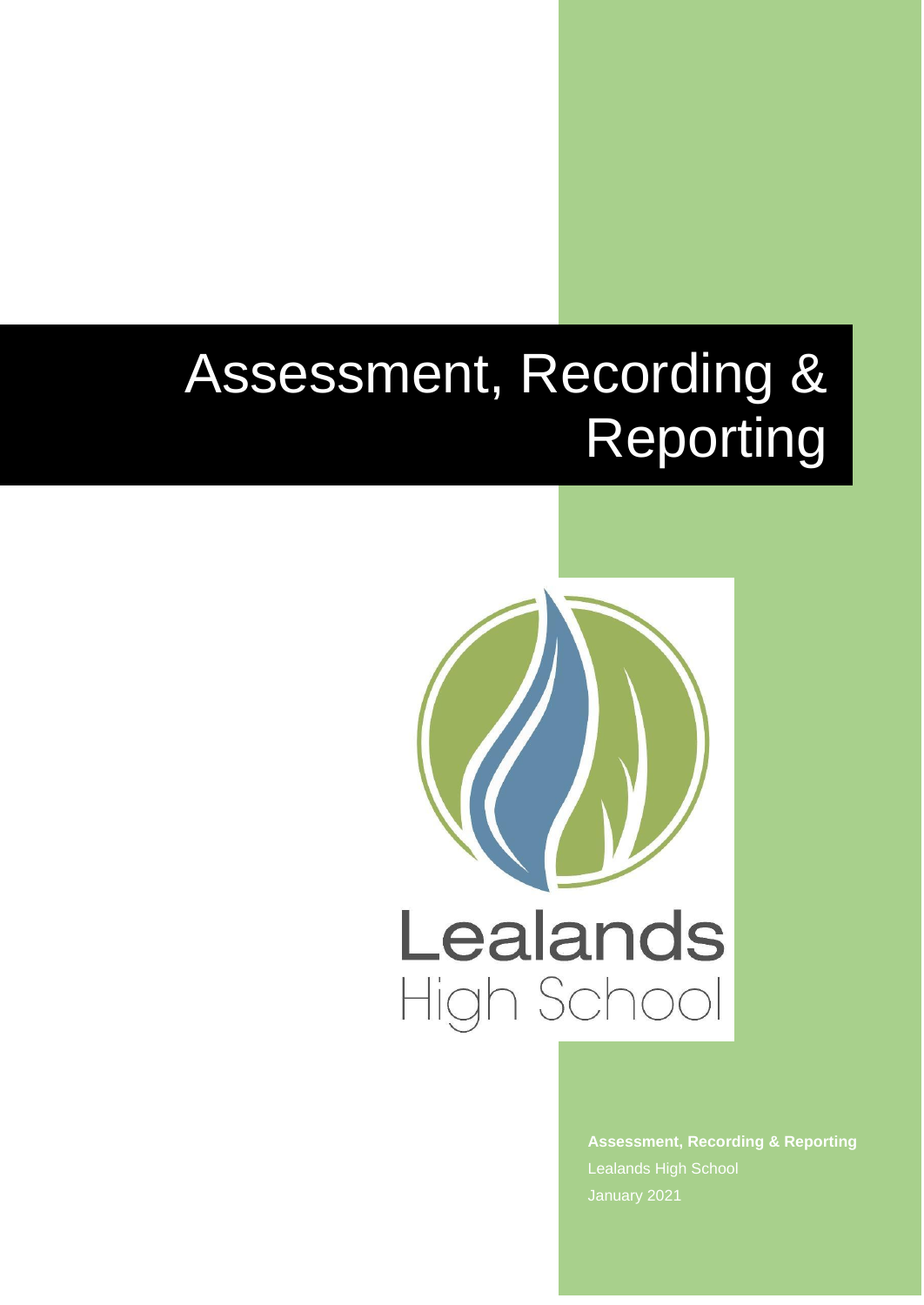# **1. INTRODUCTION**

Lealands High School policies are designed to support the school ethos, aims and vision. Lealands is a positive learning community which is fully inclusive to ensure equality of opportunity for all.

Our aims are outlined in our Home School Agreement.

# **Our aims:**

# **Excellence in everything we do Everyone has responsibility Respect for all**

- Everyone achieves success and makes excellent progress
- We all continually improve what we do and work hard
- We care about being the best we can be and getting the best out of those around us

- To prepare young people for life and a positive future
- To ensure that school is a safe place
- To help and support others to grow and succeed
- 
- Everyone is valued for their contribution
- All are cared for and supported so that needs are met
- We recognise and celebrate the talents, gifts and uniqueness of every individual

In order to achieve these aims students, parents and the school need to work in partnership.

#### **Our vision is to be:**

# *Everyone achieves excellence, demonstrates respect for all and takes responsibility for their own actions, while helping others to be successful.*

We strive to achieve this vision in all that we do and staff, students, parents, governors, other school stakeholders and partners are all an important part of making this happen.

#### **2. RATIONALE**

- 2.1 Assessment should be an integral part of all schemes of work and of teaching and learning in the classroom. It is not a separate activity. The main aim of assessment, recording and reporting of students' achievements is to contribute to the educational process, helping students to become better and more confident learners by helping them to understand where they are and what they have to do in order to continue to make good progress. Assessment also enables teachers to evaluate and review the effectiveness of teaching methods and therefore enables them to focus their teaching plans as appropriate. Shared understanding by students, teachers and parents of clear and explicit learning targets is imperative.
- 2.2 Assessment, recording and reporting must be carried out in accordance with the National Curriculum and the relevant government legislation in order that the school can judge the students' progress compared to other schools locally and nationally. All students are entitled to assessment which is used effectively to plan and support their learning in every subject at each key stage. The whole school policy is intended as a framework for individual department policies. Departments are expected to produce their own individual guidelines on assessment and recording.

#### **3. BROAD GOALS**

3.1 To ensure students' learning, skills and knowledge are measured against agreed criteria.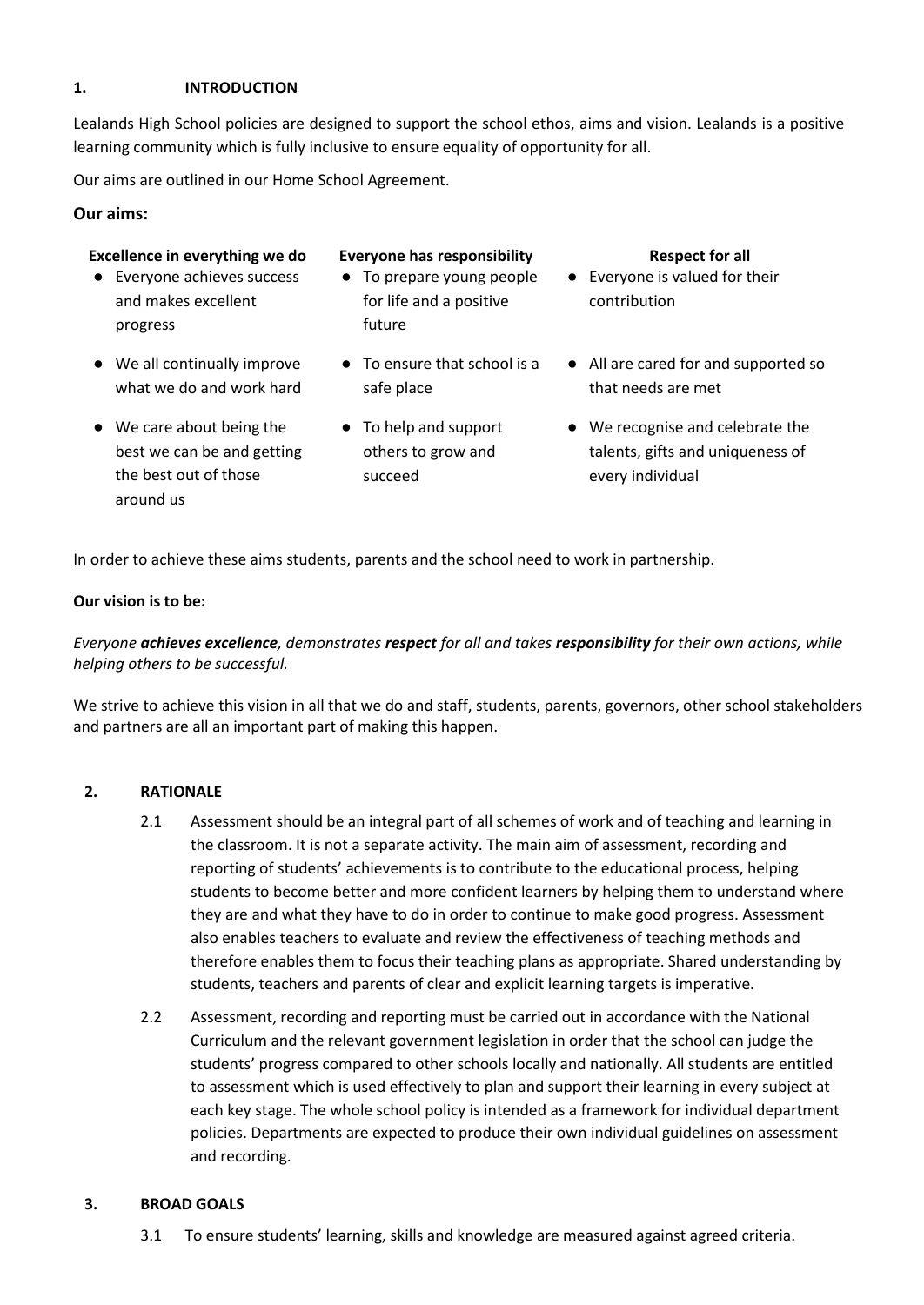- 3.2 To ensure the involvement of students in the assessment process to maximise motivation, progress and understanding.
- 3.3 To ensure provision of an accurate record of students' achievements for use in target setting, planning, reporting and analysis of progress.
- 3.4 To enable celebration of success and avoid underachievement.

#### **4. STUDENT IMPACT & OTHER OUTCOMES**

- 4.1 Students are provided with feedback.
- 4.2 Student motivation is increased.

4.3 Learning strengths and areas for development are identified so that students can develop strategies to improve their performance with increasing confidence and independence.

- 4.4 Student progress is shown.
- 4.5 Students form a judgement about the quality of their work.

4.6 Students, teachers, departments and the school are able to set effective targets for individuals, groups of learners and the whole school.

4.7 Evaluation of teaching methods, materials and courses are enabled.

4.8 Information for other teachers and parents is provided about what students know, can understand and can do.

4.9 The moderation of standards across the curriculum is enabled.

# **5. APPLICATION**

5.1 Subject teachers are responsible for effective assessment. The main purpose of **summative assessment** of students' work is to allow staff to measure progress and achievement. The purpose of **formative assessment** is to provide feedback and guidance for the students so that further improvements can be made and potential realised. Assessment should provide opportunities for students to evaluate their work. In order to ensure effective assessment, all teachers must have the following in place for all classes taught in Key Stage 3 and Key Stage 4:

- 5.1.1. a seating plan stored on epraise which identifies any students on the SEN/D register, any child in care, most able students and students who receive FSM or who are eligible for pupil premium funding.
- 5.1.2 an accessible department folder containing reading and spelling ages, CATS data, KS2 results and each students Summit step and final Summit range.
- 5.1.3 all students must have a Summit step and Summit range on SISRA. This indicates the progress expected of them.
- 5.1.4 a Journey Question (JQ) must be completed every other lesson for all taught groups. This is used to access the main learning in a lesson/series of lessons and should be marked.
- 5.2 Assessment for Learning (AfL) **-** 'AfL is the process of seeking and interpreting evidence for use by learners and their teachers to decide where the learners are in their learning, where they need to go and how best to get there.' (Inside the Black Box, Black & William 1998) Assessment for Learning does not just take place at the end of a piece of work. Assessment should inform planning, should be used throughout a topic to check understanding and should be used at the end of a topic in order to identify areas for improvement.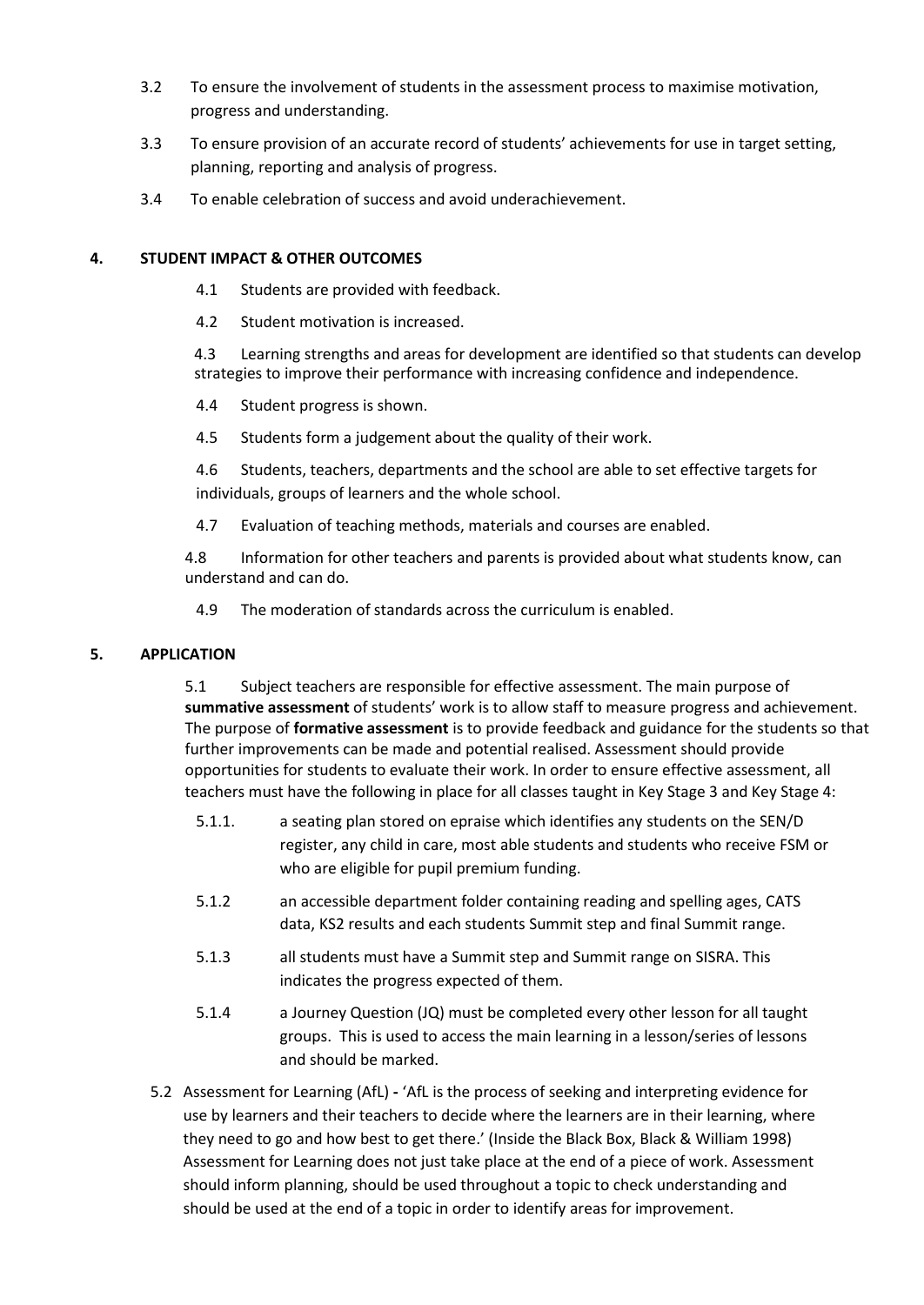#### **6. GRADES & COMMENTS**

#### **6.1 Key Stage 3**

- 6.1.1 Following the removal of national curriculum levels Lealands has adopted a GCSE grade assessment model. (see appendix 1).
- 6.1.2 Students are provided with detailed formative feedback about how to improve which are linked to subject specific GCSE assessment criteria. This feedback may be verbally communicated or written in line with the school's marking policy. Marking stickers may be used.

# **6.2 Key Stage 4**

- 6.2.1 GCSE grades 9 to 1 or equivalent technical award grading's are used where appropriate but should always be accompanied with formative feedback. This feedback may be verbally communicated or written in line with the school's marking policy. Marking stickers may be used.
- 6.2.2 The use of GCSE grades is especially appropriate for the exam style questions and end of unit tests.
- 6.2.3 Where more than one teacher is marking an assignment, cross year group moderation enables the standardisation of marking.

# **6.3 Marking (See marking policy for greater detail Appendix 1 marking policy)**

- 6.3.1 Red pen must be used to mark students' work. Journey questions will be marked.
	- 6.3.2 Work will be marked in one of the following ways:
	- 6.3.2.1 Marked by the teacher.
	- 6.3.2.2 Marked by the student\*.
	- 6.3.2.3 Peer marking.
	- 6.3.2.4 Checked by the teacher.

\**Where the student marks his/her or others' work, the teacher should monitor this regularly.*

- 6.3.3 Summative assessment marks should be recorded in line with departmental procedures.
- 6.3.4 Students should follow up on comments written by the teacher in green pen and the teacher should monitor this (fix it time).
- 6.3.5 Students should be made aware of the meaning of specific symbols used by the teacher when marking work. Staff should refer to the whole school marking policy (Appendix 1)
- 6.3.6 Teacher comments should avoid blandness and relate specifically to the objective being tested. We need to make specific points to guide the students and aid progress e.g. "You have considered all the causes in good detail. Now aim to consider which cause is most important." Comments should try to accentuate positive aspects of the student's work.
- 6.3.7 Students should be encouraged to discuss the marked work and, together with their teacher, to set targets for improvement.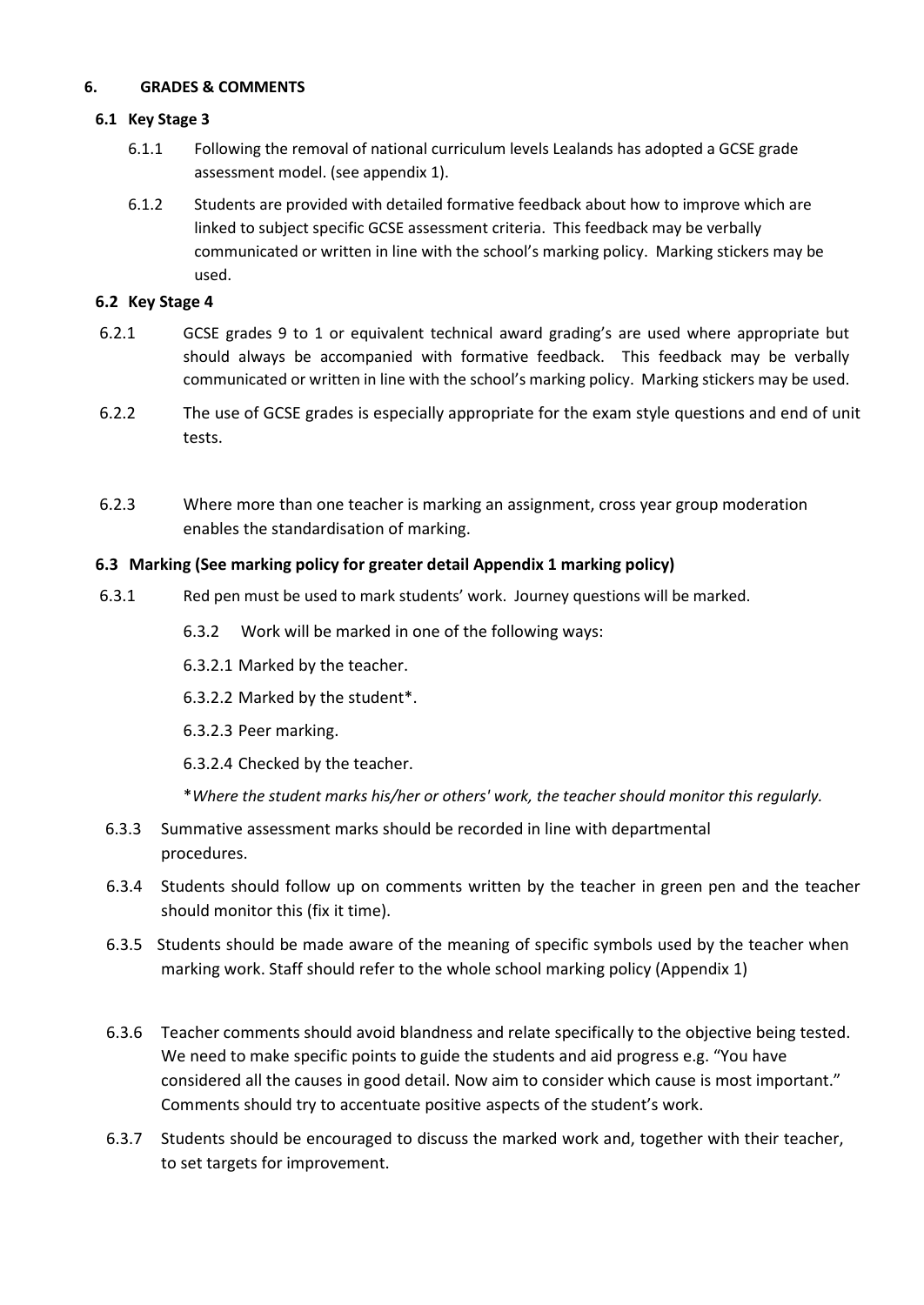## **6.5 Spelling, Punctuation and Grammar**

- 6.5.1 Spelling is a complex skill, with which surprisingly high numbers of adults as well as children have difficulty. Learning to spell is a gradual process. The mistakes that children make are a necessary part of the process of learning to spell.
- 6.5.2 For purposes of continuity and standardisation across the school:
	- 6.5.2.1 Spelling errors should be corrected in cases where the teacher would expect the student to be able to spell the word(s) correctly. Subject specific spelling errors should consistently be corrected (except where draft work or preparation work applies).
	- 6.5.2.2 When marking students' work it is not necessary to bring attention to every spelling error. It is suggested that a maximum of 3 to 5 errors be highlighted in any piece of work. For very weak spellers 2 corrections may be enough.
		- 6.5.2.3 When marking an incorrect word, first underline the word that is spelt incorrectly. Then write the correct spelling either above the incorrect version (this enables the student to see where he/she went wrong) or in the margin.
		- 6.5.2.4 Marking should encourage students to use capital letters, full stops, etc, in the appropriate fashion and follow the literacy policy and use consistent marking symbols.
		- 6.5.2.5 Priorities should be incorrect words, which have a high occurrence rate in the student's own writing, and specialist vocabulary essential for external examinations.
		- 6.5.2.6 Where expected, students should be encouraged to write in full sentences and marking should reflect this expectation.
		- 6.5.2.7 It is important that time is given to look back over marked work. They should also be given time to correct the spellings. A useful exercise is to write the word correctly into a glossary at the back of the book or folder, or for the student to write the correct word in to his/her key words list in his/her organiser.

# **6.6 Recording – All teaching staff and subject leaders must keep accurate records of assessment**

- 6.6.1 The purposes of recording achievement are:
	- 6.6.1.1 to enable effective monitoring by teachers, Subject Leaders and Senior Leadership through periodic data captures;
	- 6.6.1.2 to inform the planning of future work;
	- 6.6.1.3 to enable teachers to make judgements about student levels of achievement.
- 6.6.2 Any recording system should therefore:
	- 6.6.2.1 be manageable;
	- 6.6.2.2 be understandable;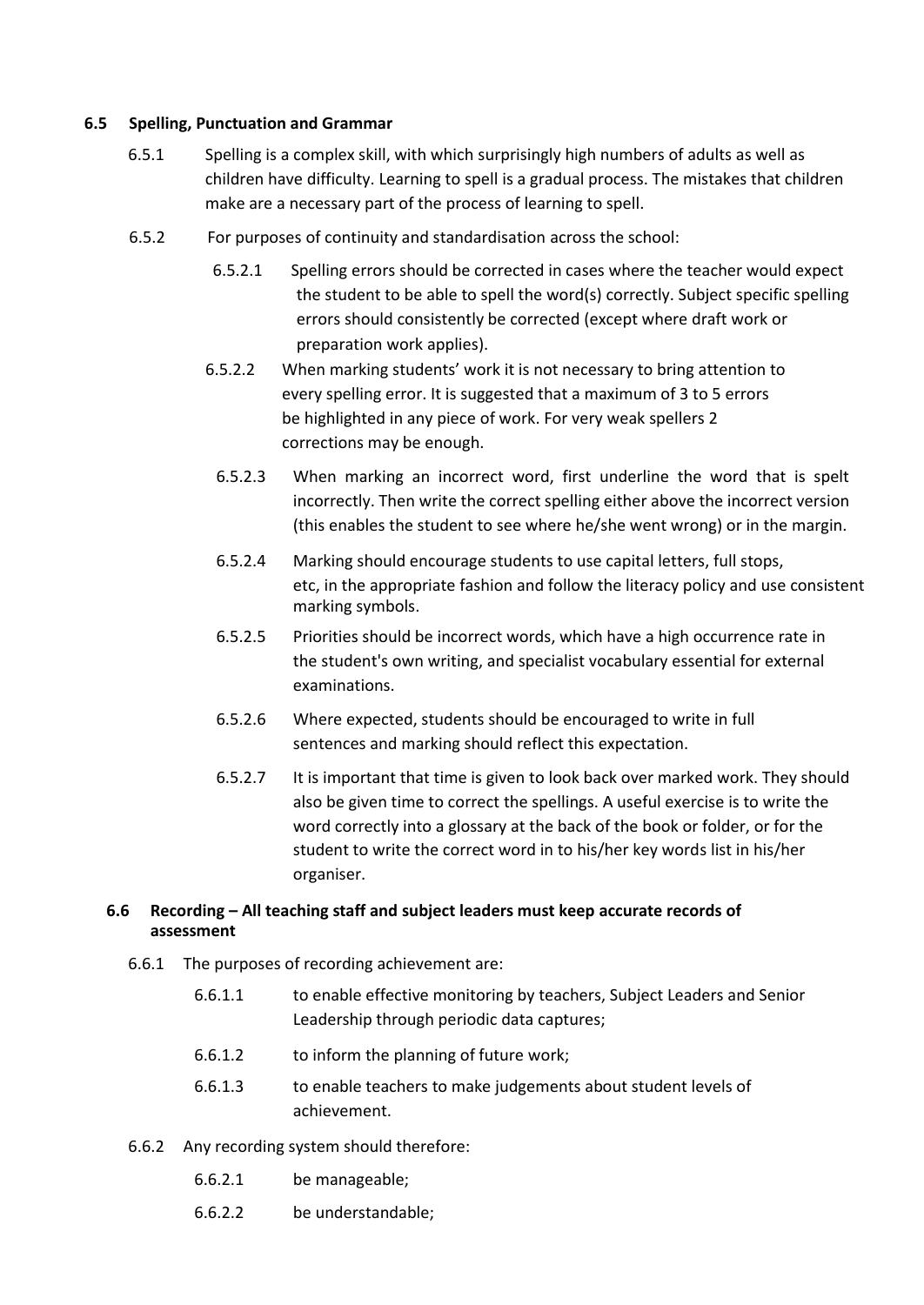- 6.6.2.3 record students' attainment and link this to the National Curriculum where appropriate;
- 6.6.2.4 provide appropriate information to colleagues, students and parents;
- 6.6.2.5 reflect the department's scheme of work;
- 6.6.2.6 link with input from feeder primary schools and provide information to the post-16 sector;
- 6.6.2.7 be related to prior attainment.

# **6.7 Reporting**

- 6.7.1 The purpose of reporting is to provide parents with information about their children's achievements and progress in relation to their prior attainment.
- 6.7.2 Three reports will be sent to parents/carers each year as outlined on the AR&R calendar. At the end of the autumn term and spring term parents and carers will receive an interim report summarising their child's current attainment and their attitude to learning within each of their subject areas. At the end of the summer term they will receive a report that summarises their child's attainment for the last academic as well as form tutors report detailing their development against the schools core values of respect, responsibility and excellence.
- 6.7.3 Each year group will also have a minimum of one parents' evening as outlined on the school calendar.
- 6.7.4 Parental engagement is crucial at the time of parents' evenings. Ensure that contact is made with all parents not attending the evening by telephone or letter.

# **6.8 Attitudes to Learning Grades (Please refer to appendix 3)**

- 6.8.1 Attitude to learning grades should be given based on the attitude to learning rubric and a best fit model.
- 6.8.2 Attitude to learning grades are included in interim reports and in full reports. In all cases, but particularly where work has been graded as requiring improvement or disappointing, the teacher's marking and comments to the student should indicate why the grade was awarded and how the student could improve next time.
- 6.8.3 Extended Learning also has Attitude to Learning grades for all year groups. This change took effect from January 2021 to ensure that learning in and out of school is reported.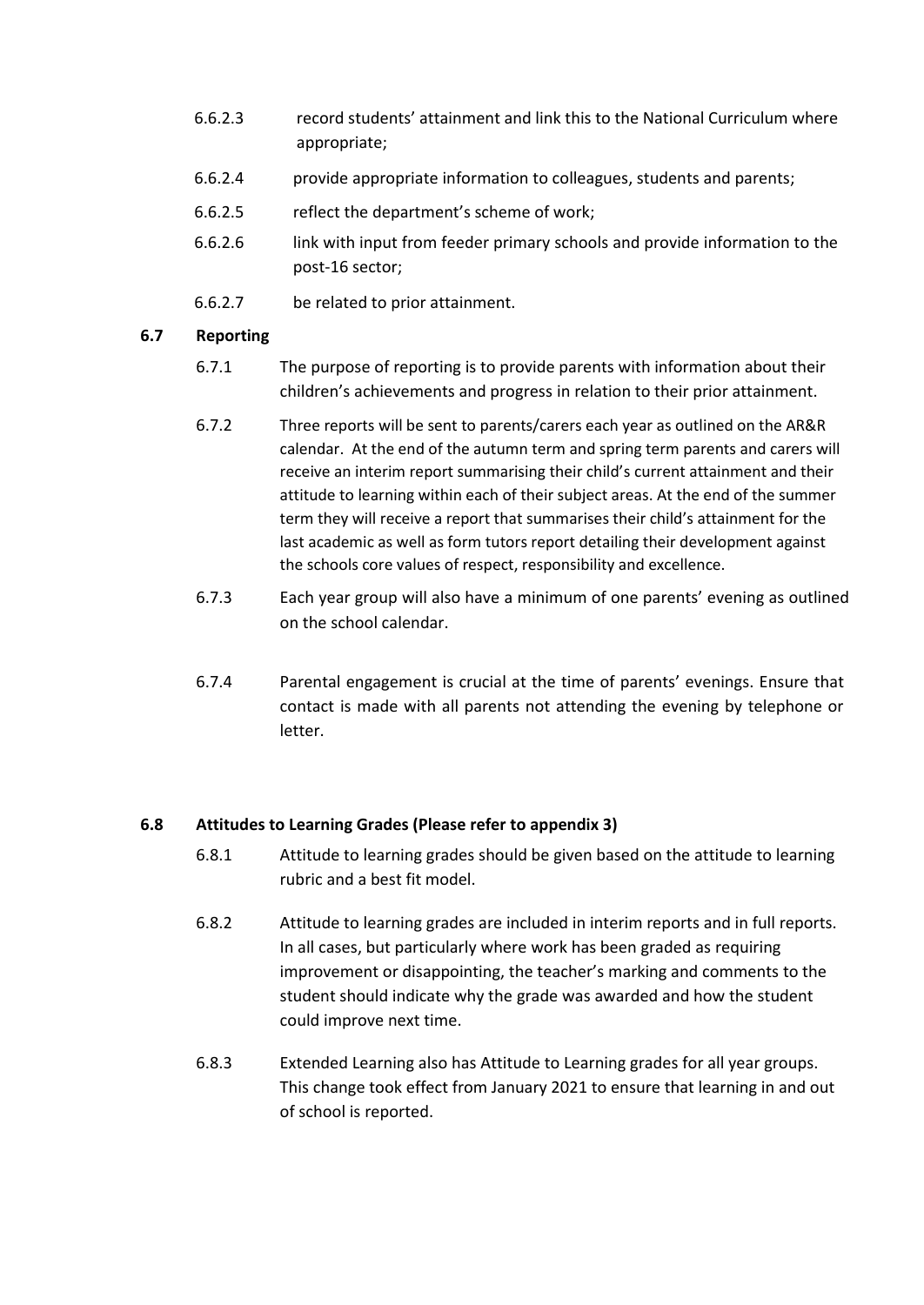# **6.9 Attainment**

- 6.9.1 Attainment will be measured and reported by use of GCSE grades for all year groups. Years 7 to 10 will report current working grades only. Year 11 will report currently working at and final estimated grades. 6.9.2 The following grading criteria should be used across all year groups to indicate the security within the GCSE grade. 9a, 8a, 7a, 6a, 5a, 4a, 3a, 2a, 1a, WTa (Working towards) Da (Distinction), Ma (Merit), Pa (Pass) will be used for technical awards. Extremely secure at the grade recorded, has real potential to secure grade above current working at/predicted grade. 9a will definitely secure the highest grade. 9b, 8b, 7b, 6b, 5b, 4b, 3b, 2b, 1b, WTb (Working towards) Db, Mb, Pb, will be used for technical awards Secure at the grade recorded and should achieve this grade with normal classroom intervention and support. 9c, 8c, 7c, 6c, 5c, 4c, 3c, 2c, 1c, WTc (Working towards) Dc, Mc, Pc, will be used for technical awards Insecure at the grade recorded and could potentially drop into grade boundary below current working at/predicted grade. Or not achieve a grade within that subject. 6.9.3 School reports will also include the student's Summit Step for that academic year and their final Summit Range to allow for comparisons with expected progress and attainment outcomes. 6.9.4 **Subject leaders** are responsible for ensuring effective assessment is used within their departments by: 6.9.4.1 producing a departmental assessment policy; 6.9.4.2 monitoring marking across the department to ensure it is in line with this and departmental policies; 6.9.4.3 identifying and discussing underachievers; 6.9.4.4 carrying out moderation exercises to ensure that there is a consistent level of marking; 6.9.4.5 being responsible for ensuring that a common policy for recording exists within the department and for monitoring recording of data within the department. 6.9.4.6 producing appropriate GCSE assessment criteria for all year groups. 6.9.4 **Students** are responsible for ensuring their work is presented to the
	- 6.9.4.1 headings should be underlined with a ruler and the date written in full at the top right hand side of the piece of work

# **7. MONITORING, EVALUATION & REVIEW**

highest standard:

- 7.1 **The Assistant Headteacher** has overall responsibility for the successful implementation of this policy.
- 7.2 Subject Leaders are responsible for monitoring the successful implementation of this policy within their subject teams.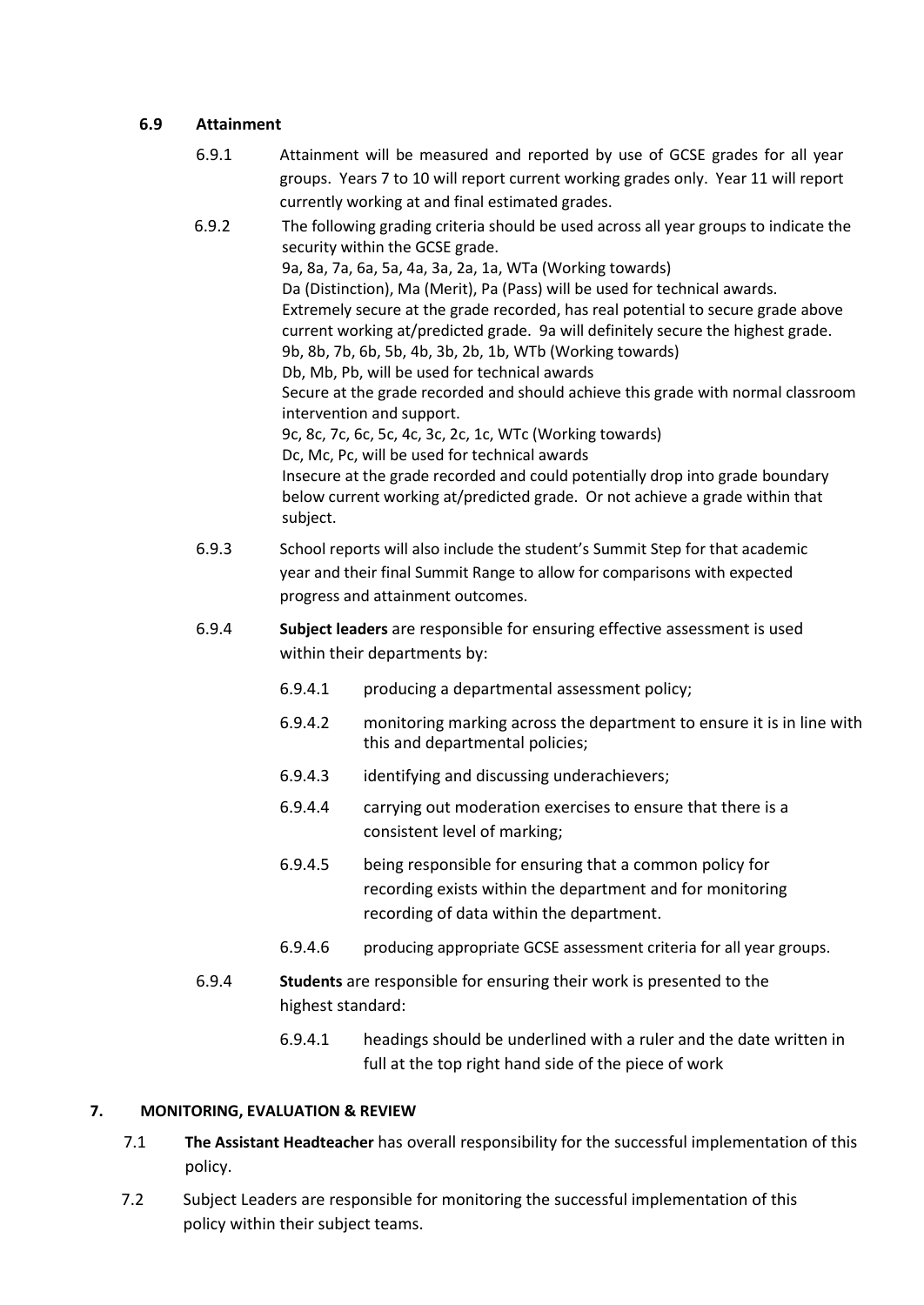# **Appendix 1 GCSE Assessment Model**

The revised national curriculum programmes of study are to be taught in maintained schools from 1st September 2014. Lealands High school has adopted a GCSE grade assessment model for all year groups.

- Is based on developing the key knowledge and skills required for success in KS4 and beyond
- Is based on our high expectations from all students
- Is based heavily on formative feedback and allows all students to succeed and so develops a growth mindset
- Incorporates periodic summative assessment to support this ongoing formative feedback
- Is simple and easy to understand  $-$  for staff, parents and students.
- Has consistent principles, to be used across subjects, but the flexibility to be suitable for all subjects.

#### *HOW IS IT DIFFERENT FROM LEVELS?*

- Students are assigned a Summit Range they are expected to achieve by the end of KS4. The Summit Range allows the school to set smaller Summit Steps for each year. Therefore allowing staff, students and parents to track progress towards the final Summit range through the schools reporting structure.
- Assessment is based on department developed GCSE grade criteria.
- Our teachers set the standard of excellence expected this reinforces our high standards.
- Students, and their parents are informed of their Summit Range and Summit Steps. These Summit Ranges and Steps are recorded in the front of each students work book/folder.
- Students are not given feedback such as 'you're a  $4a' -$  but focused on formative feedback that

highlights key skills or knowledge they have secured and areas they need to address.

# *ENSURING PROGRESSION*

Students Summit Ranges are based on Fischer Family Trust top 20 percentile benchmarks (FFT20). These benchmarks if achieved will ensure that each student achieves a grade that will place them in the twenty percentile based on their prior attainment. The Summit Steps assigned to each year group ensure that the correct trajectory is maintained towards their final Summit Range.

# *TRACKING PROGRESS & REPORTING TO PARENTS/CARERS*

Students' progress is reported to parents three times a year through the schools reporting procedure. Parents receive their child's current working at GCSE grade in Years 7 to 10 and their current working at GCSE grade and final estimated GCSE grade in Year 11. The reports also contain the students Summit Step for that year and their final Summit Range for comparative purposes.